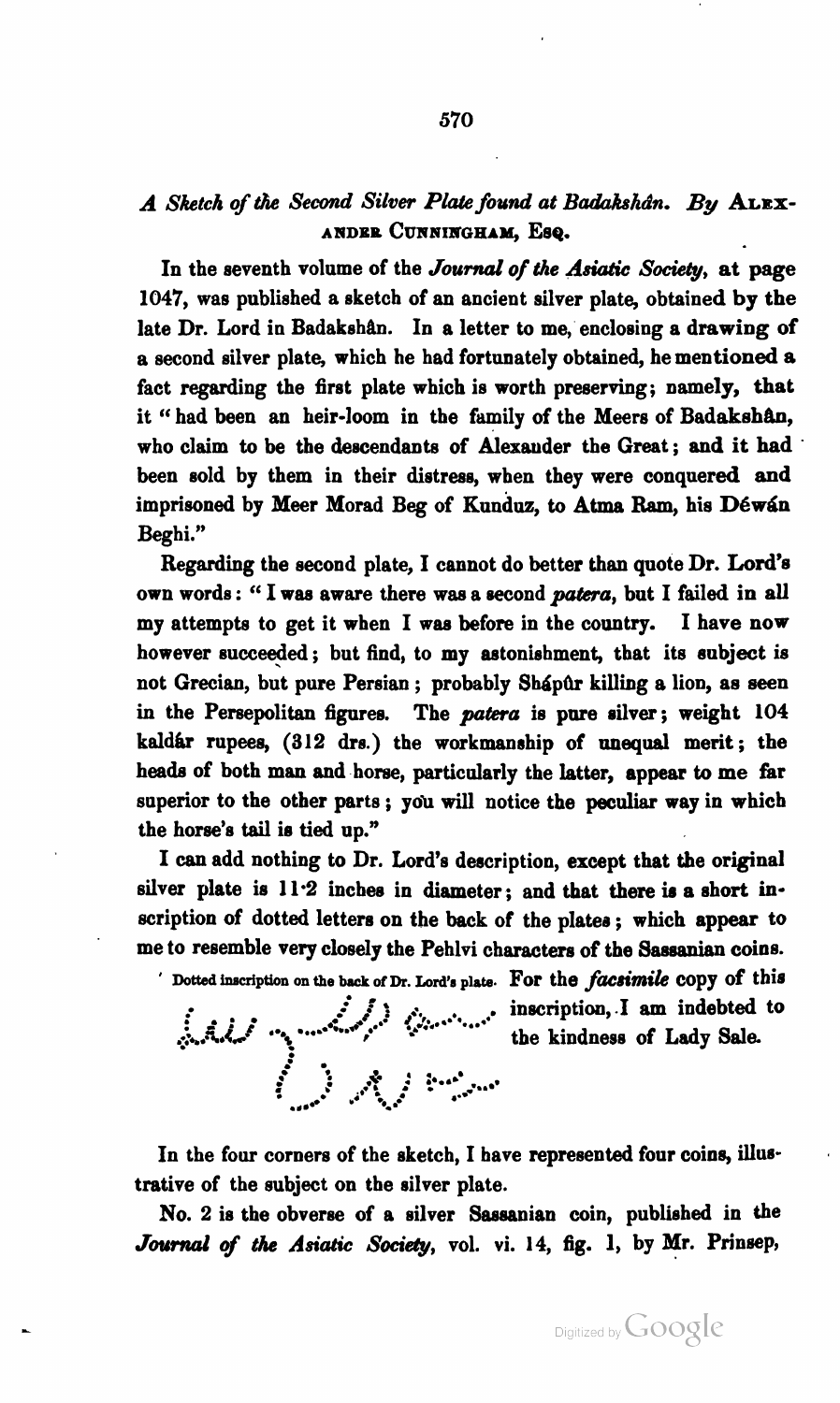

Digitized by Google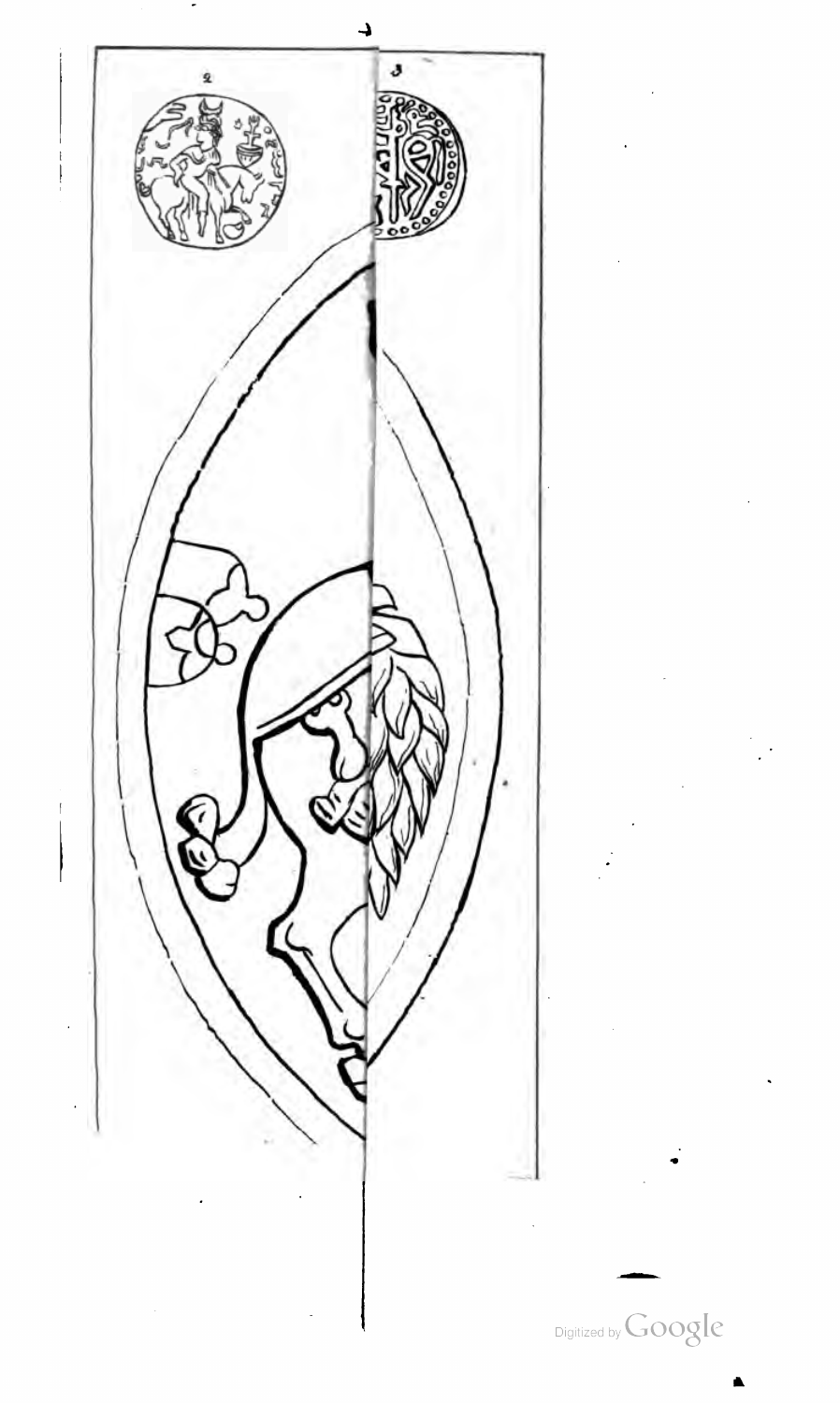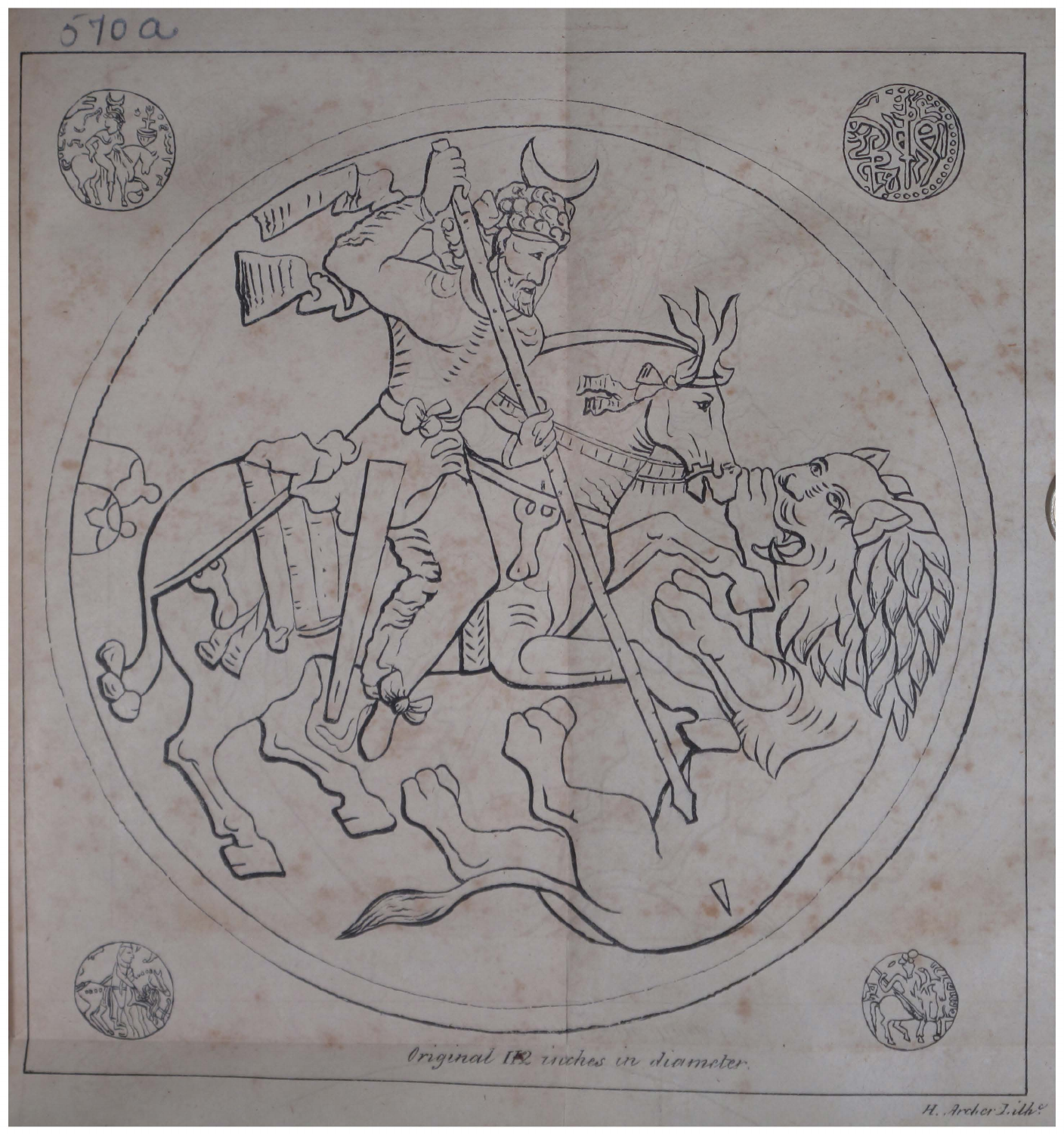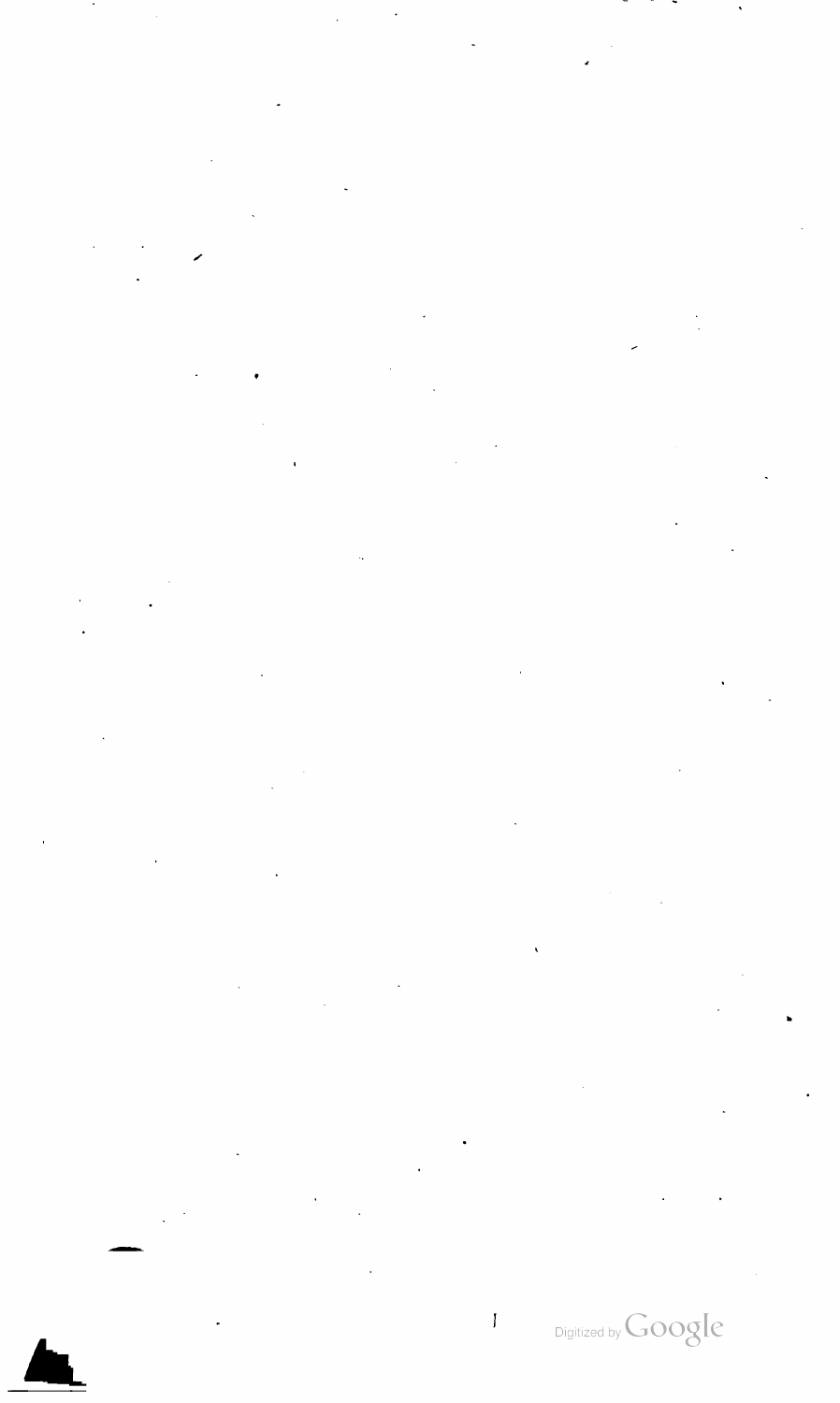from his own cabinet. The king's crescent head-dress is the same as that on the silver plate; and the poeition of the right **arm** seems to indicate, that it must have pointed a spear towards the indistinct object which is seen between the horse's fore legs, and which is probably the lion of the plate.

No. **3** is the reverse of an early Mahornedan copper coin, published by **Mr.** James Prinsep, **as fig.** 2, pl. 14, vol. **vi,** of his Journal. The obverse **ha8** a head and some illegible letters. I have lately procured a similar copper coin, on which the horseman faces to the right ; on the obverse is an inscription in ornamental Cufic characters, " Us sultan ul **uzem** Ala-ud-dunya **wa** ud *din* ;" and above the horseman on the reverse **are** the remains of the letters of the name; and between the horse's legs is the word *Bhicin,* the place of coinage. I suppose this coin to belong to Ala-ud-din Husên, Ghori, who was called the Incendiary, after having mercilessly destroyed Ghazni, and put an end to the Ghaznivide dynasty.\* The horseman I believe to have been copied from the coins of the Hindu kings of Lahore, of which No. 5 in the lower corner to the right is a silver specimen of Syalapati Deva.

No. 4, in the left lower comer, is a gold coin of one of the later Gnptas, on which the subject is the eame as that represented on the plate ; the only difference being that on the coin the horseman is using a sword instead of a lance. This coin may date about A. D. 500. The earlier coins of the Gupta family also display the same subject; but on them the lion is attacked by a bowman on foot; and on the reverse, the goddess Lakshmi is seen sitting upon the vanquished animal.

The subject represented on the plate, and on the coins of the Gup**tas,** is then substantially the same; namely, a hero-king overcoming a

A large hoard of the Indian gold coins of his nephew, the celebrated Mahomed Ghori, the first Mahomedan king of India, has lately been found in the Huzâra country. About one-fourth of the gold coins are of " Sri-man Kumdra Pala Deva"-the remaining three-fourths being of Mahomed Ghori. They are highly curious, **an** proving that the Musulman conqueror was content to have his name only represented on the coinage of the country, without changing the Brahmanical character of the coin. On **the** obverse **ia** the seatedfigure of Durga, and on the reverse, in Deva Nagari characters, is the legend, "Sri Mahajdina Mahamada Sáma," for Sri Moaz-ad-din Mahummud **S8m.** 

Digitized by Google